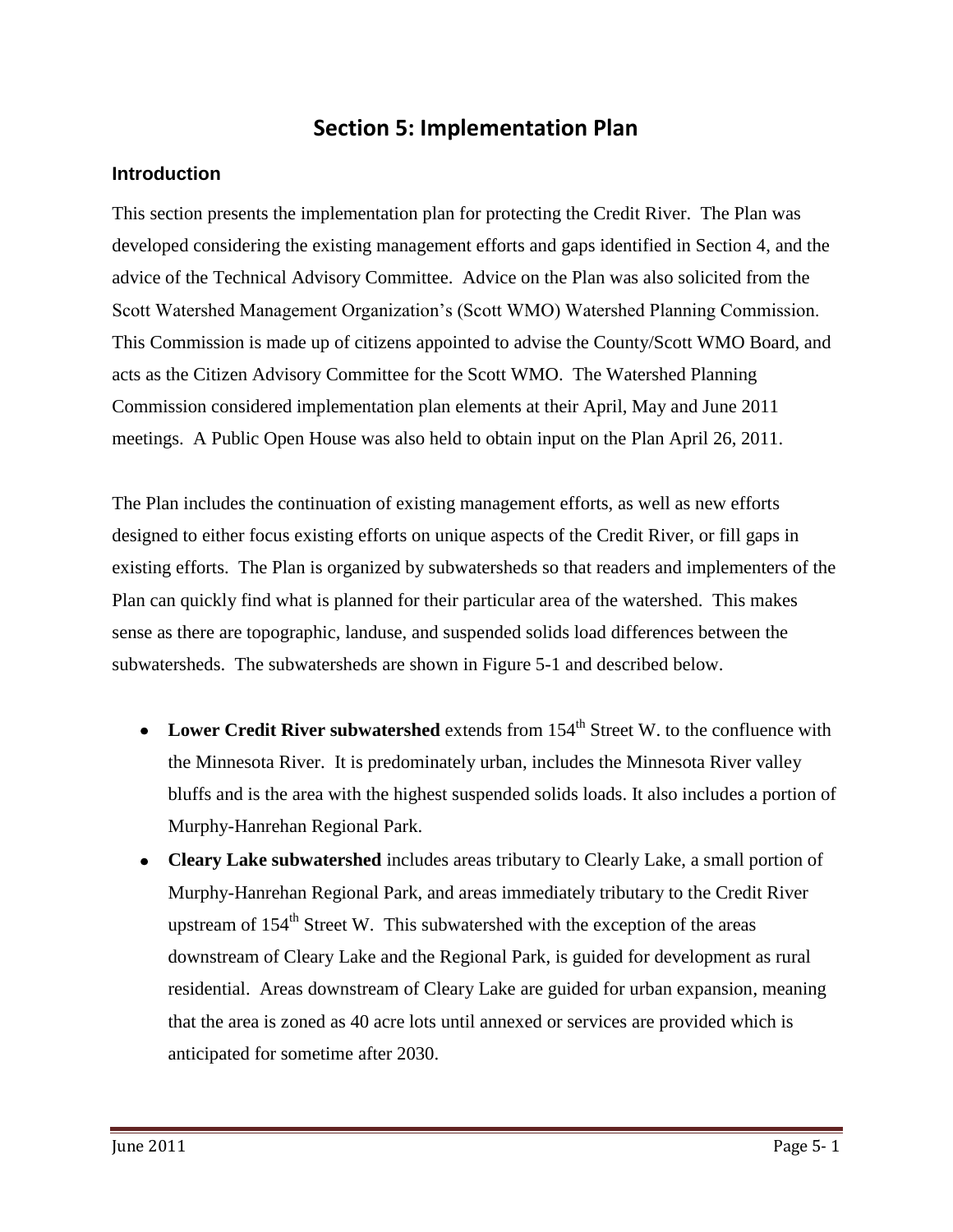

**Figure 5-1. Credit River Subwatersheds**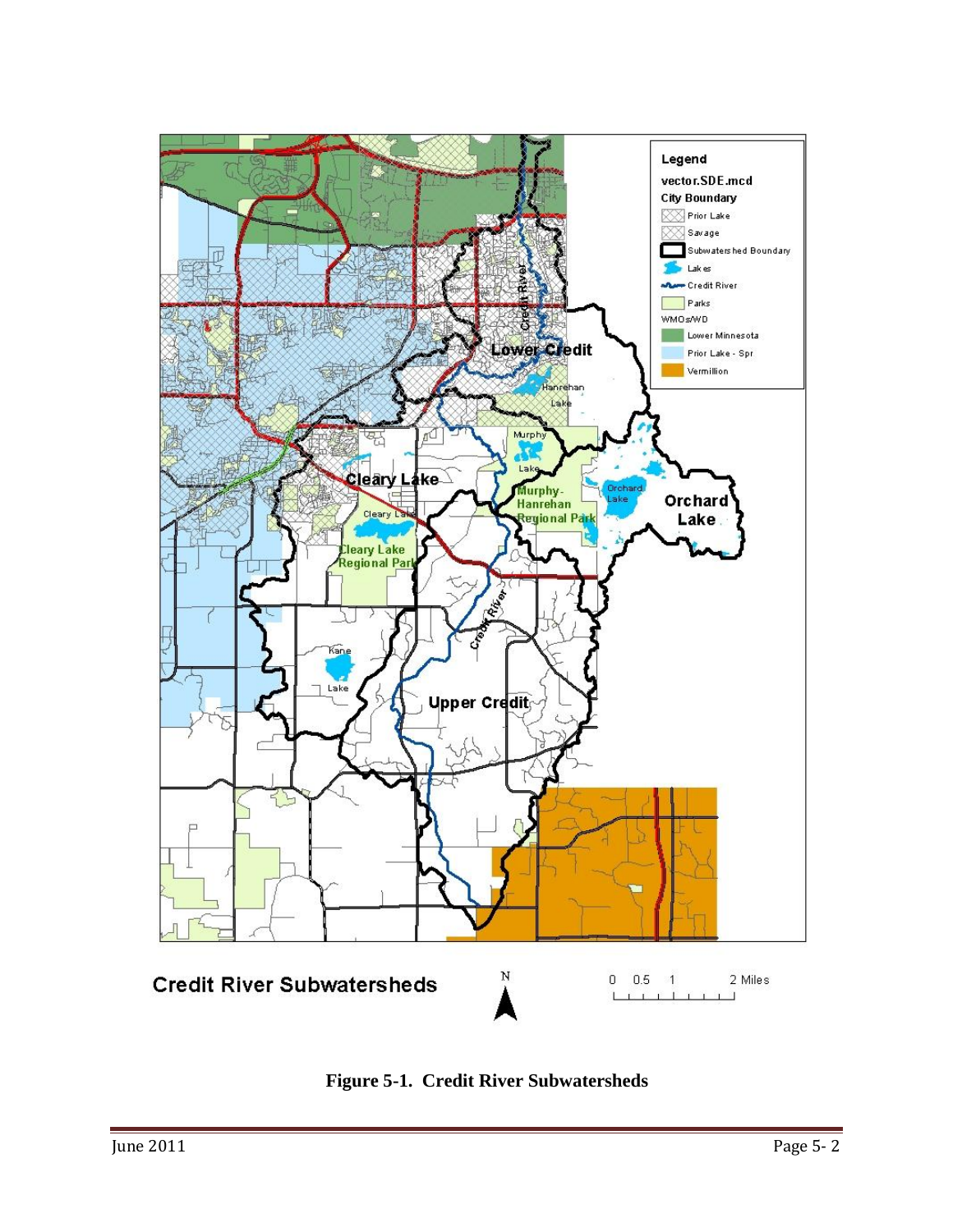- **Upper Credit River subwatershed** covers the headwaters in New Market Township downstream to 175<sup>th</sup> Street E. This subwatershed is primarily guided for development as rural residential, and currently contains the most agriculture.
- **Orchard Lake subwatershed** includes the area draining to Orchard Lake and portions of Murphy-Hanrehan Regional Park.

In addition to the four subwatersheds, an implementation component is also presented for common efforts across the entire watershed called "All Subwatersheds". Thus, the following Plan is organized into five components, one covering common implementation efforts across the entire watershed, and four components detailing unique efforts for the subwatersheds.

#### **Implementation Elements**

The overall Plan and each subwatershed Plan are organized into program elements as follows:

- Programs
- Projects
- Regulations
- Monitoring
- Inventory and Assessment

Tables 5-2 through 5-5 present the Implementation Plans. Less detailed is presented on management efforts in the Black Dog WMO and City of Lakeville portions of the watershed since study results showed these areas do not contribute much toward suspended solids and turbidity problems in the river.

One of the main elements of an overall approach is targeting of the Technical Assistance and Cost Share (TACS) Program of the Scott WMO. Table 5-6 provides a summary of how the TACS program will be promoted and targeted by subwatershed. The Scott WMO maintains a docket that describes eligible practices under the program, and updates the docket annually (Appendix I). Active promotion will include aggressive marketing of the practices and land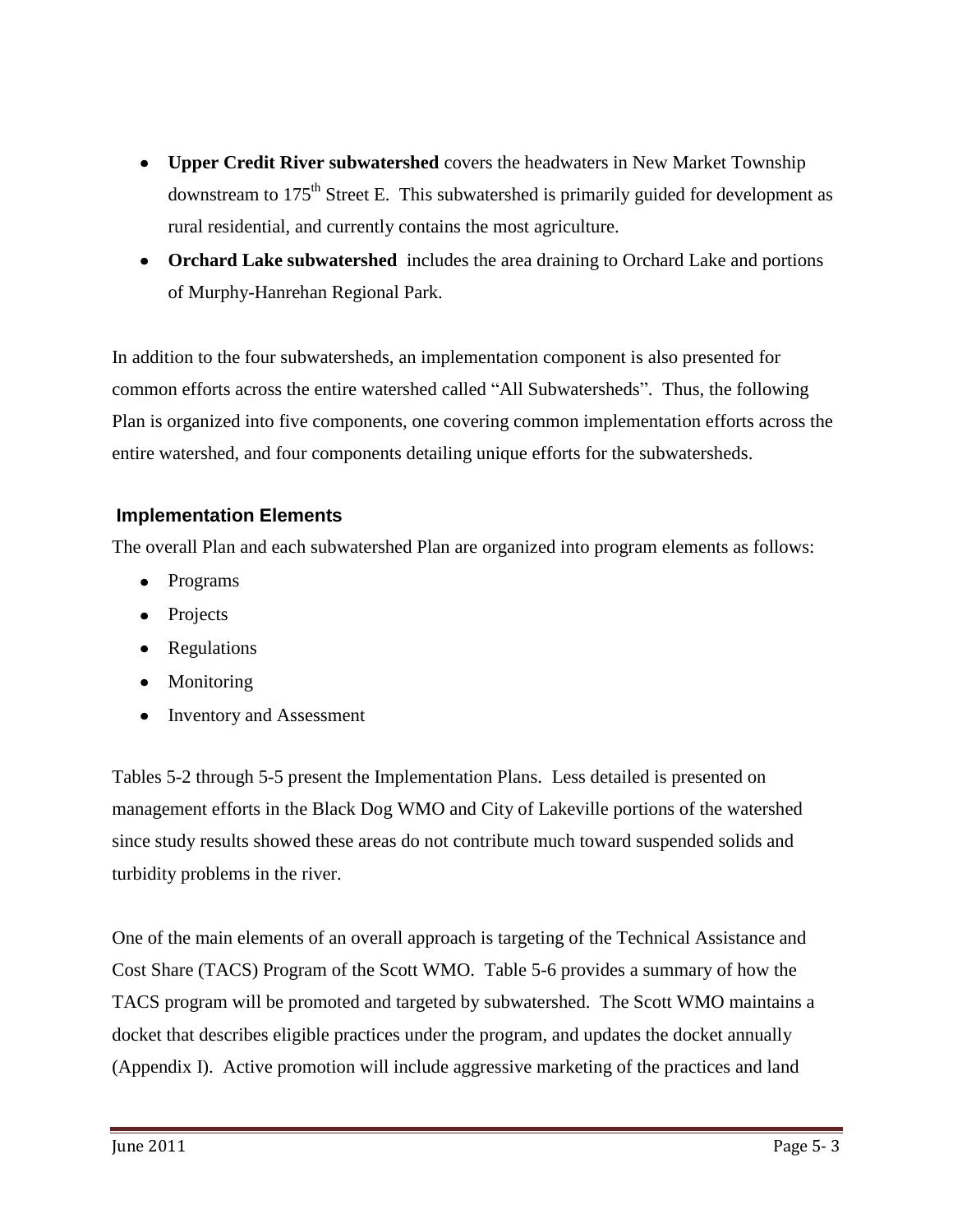owner contacts or mailings. Passive promotion includes general advertising of the program on websites, in local newspapers, and the Scott County SCENE.

Another key component of the Plan is starting an education and technical assistance program for small acreage (hobby farm) land owners. This will be an emphasis for the Cleary Lake and the Upper Credit River subwatersheds. Planning for such an effort will start in the fall of 2011 with kick-off in 2012. The education program will also be used to help market the actively promoted BMPs for the various subwatersheds. In particular the Scott WMO anticipates a focused effort on the benefit of riparian vegetation over the next few years.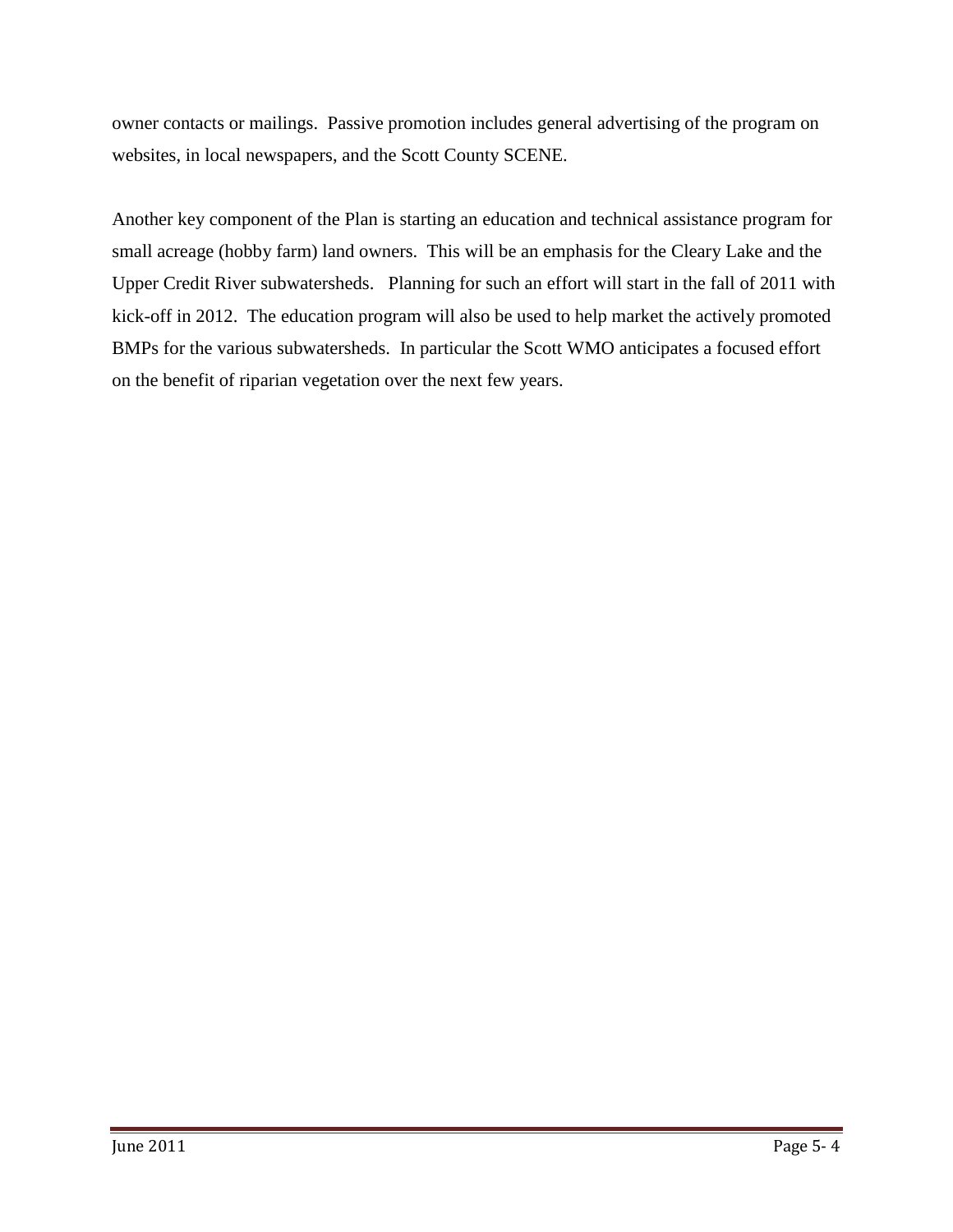| <b>Element</b>                       | <b>Targeted Effort</b><br><b>Schedule</b>           |                                                      |  |  |  |
|--------------------------------------|-----------------------------------------------------|------------------------------------------------------|--|--|--|
|                                      | <b>Programs</b>                                     |                                                      |  |  |  |
| <b>TACS Program</b>                  | Passively Promote BMPs in the Scott WMO Docket      | Update Docket annually and promote through the       |  |  |  |
|                                      | that are not actively promoted in the individual    | Scott County SCENE and press releases.               |  |  |  |
|                                      | subwatersheds. See subwatershed plans for actively  |                                                      |  |  |  |
|                                      | promoted BMPs.                                      |                                                      |  |  |  |
| <b>Targeted CIPs</b>                 | None known at this time.                            | Consider additional CIPs when identified through bi- |  |  |  |
|                                      |                                                     | annual CIP update and Plan Amendments.               |  |  |  |
| Education                            | Implement general SCWEP efforts, and City of        | On-going                                             |  |  |  |
|                                      | Lakeville, Black Dog WMO, and Lower Minnesota       |                                                      |  |  |  |
|                                      | River Watershed District education programs.        |                                                      |  |  |  |
|                                      | <b>Regulation</b>                                   |                                                      |  |  |  |
| <b>Existing Stormwater Standards</b> | Continue to implement existing standards.           | On-going                                             |  |  |  |
| <b>MS4 NPDES Permits</b>             | Continue to implement existing permits.             | On-going. Complete revised SWPPPs in 2012.           |  |  |  |
| Land Use Planning                    | Continue to implement existing Land Use Plans.      | On-going                                             |  |  |  |
| <b>Monitoring</b>                    |                                                     |                                                      |  |  |  |
| <b>MPCA Intensive Watershed</b>      | Comprehensive effort by the MPCA including          | Scheduled for 2014                                   |  |  |  |
| Monitoring                           | biomonitoring.                                      |                                                      |  |  |  |
| Well Water Level Monitoring          | Increase the number of monitoring sites. Coordinate | Consider in 2011 as part of the County Ground Water  |  |  |  |
| with DNR for operation.              |                                                     | Plan update.                                         |  |  |  |
|                                      | <b>Assessment</b>                                   |                                                      |  |  |  |
| <b>Track Protection Plan</b>         | Create a metric specific to implementation of the   | Complete annually as part of the Scott WMO Annual    |  |  |  |
| Implementation                       | Credit River Protection Plan.                       | Report.                                              |  |  |  |
| Review and update the                | Make a part of the Scott WMO Plan, and update       | The Protection Plan has already been added to the    |  |  |  |
| <b>Protection Plan</b>               | concurrent with the next Scott WMO Plan update.     | Scott WMO Plan as an implementation strategy by an   |  |  |  |
|                                      |                                                     | Amendment approved the BWSR April 2011. The          |  |  |  |
|                                      |                                                     | next scheduled update will be adopted in 2019 with   |  |  |  |
|                                      |                                                     | planning efforts occurring in 2018.                  |  |  |  |
| <b>MPCA Watershed Assessment</b>     | Assess data collected as part of the MPCA Intensive | Scheduled for 2016                                   |  |  |  |
|                                      | Watershed Monitoring effort and other available     |                                                      |  |  |  |
|                                      | data.                                               |                                                      |  |  |  |
| MLCCS update                         | Update land cover characteristics (MLCCS). Areas to | Scheduled for 2013                                   |  |  |  |

#### **Table 5-1. Credit River Implementation Plan: All Subwatersheds**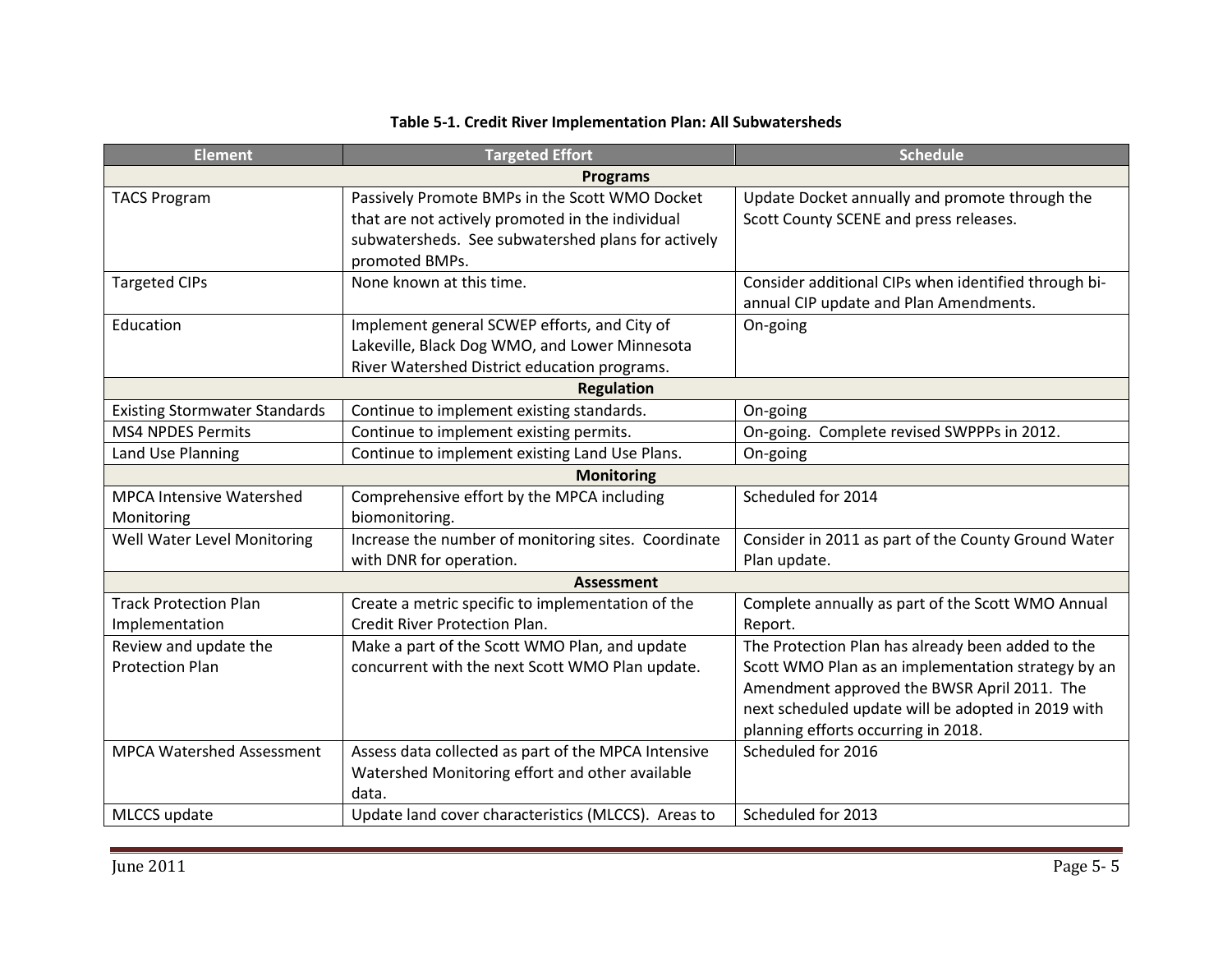| update are not known at this time. Will likely focus |  |
|------------------------------------------------------|--|
| on those areas with the most change (i.e.,           |  |
| development) over the past 10 years.                 |  |

#### **Table 5-2. Credit River Implementation Plan: Lower Credit River Subwatershed**

| <b>Element</b>            | <b>Targeted Effort</b>                                | <b>Schedule</b>                                      |  |
|---------------------------|-------------------------------------------------------|------------------------------------------------------|--|
|                           | <b>Programs</b>                                       |                                                      |  |
| <b>TACS Programs</b>      | Actively promote rain gardens, and riparian           | Complete a minimum of two one-year cycles actively   |  |
|                           | vegetation management in the Scott WMO. Lower         | promoting listed BMPs for this subwatershed          |  |
|                           | Minnesota River Watershed District (LMRWD) to start   | between 2012 and 2018 through the Scott WMO          |  |
|                           | a cost share program.                                 | TACS program. LMRWD to start cost share program      |  |
|                           |                                                       | in 2012.                                             |  |
| <b>Targeted CIPs</b>      | None known at this time.                              | Consider additional CIPs when identified through bi- |  |
|                           |                                                       | annual CIP update and Plan Amendments.               |  |
| Education                 | Complete special education efforts focusing on the    | Complete concurrent with the active promotion        |  |
|                           | targeted BMPs in the TACS program.                    | cycles.                                              |  |
| <b>Projects</b>           |                                                       |                                                      |  |
| Subwatershed Assessment & | Implement most beneficial practices depending on      | 2011 - 2012 depending on funding.                    |  |
| Retrofit                  | funding availability.                                 |                                                      |  |
| Rain gardens              | Promote through workshops and cost share.             | Planned and budgeted for 2011. Will evaluate         |  |
|                           | Coordinate with TACs program and City of Savage.      | effectiveness of 2011 efforts and depending on       |  |
|                           |                                                       | success consider for future years.                   |  |
| Geomorphic Study          | Create database for tracking implementation and       | Create database in 2011. Prioritize and start        |  |
|                           | prioritize. Consider implementing high priorities as  | feasibility assessments in 2012.                     |  |
|                           | targeted TACS projects or as CIPs. Pursue medium      |                                                      |  |
|                           | and lower priorities passively through the TACS       |                                                      |  |
| program.                  |                                                       |                                                      |  |
| <b>Monitoring</b>         |                                                       |                                                      |  |
| <b>Outlet Monitoring</b>  | Continue MCES outlet monitoring and add               | MCES monitoring is on-going. Add biomonitoring for   |  |
|                           | biomonitoring.                                        | invertebrates for 2012, 2016, and 2018. Coordinate   |  |
|                           |                                                       | with MPCA basin monitoring for 2014.                 |  |
| Lakes                     | Three Rivers Park District to continue its monitoring | Annually                                             |  |
|                           | efforts.                                              |                                                      |  |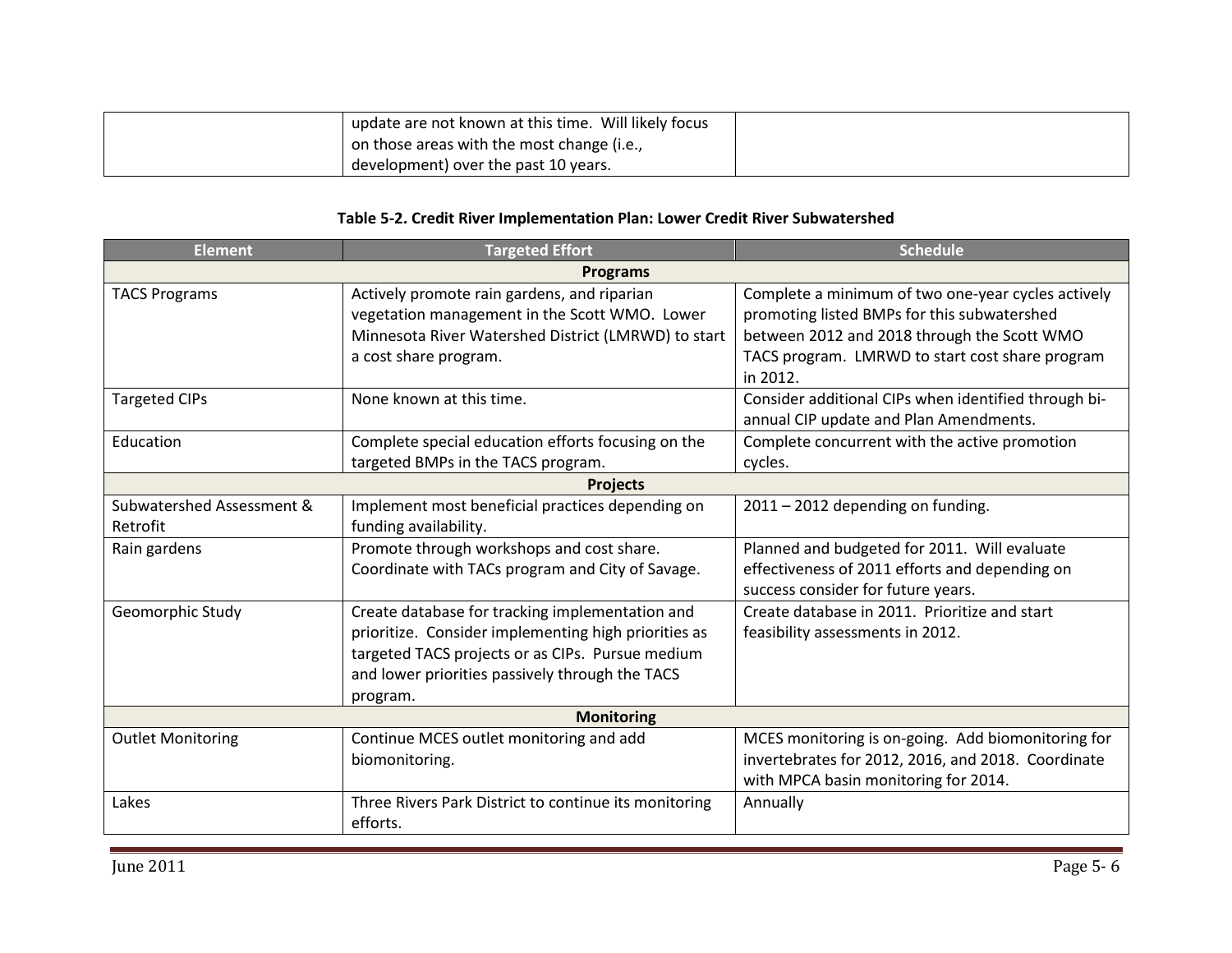| <b>Assessment</b>                   |                                                                                                   |                                                                                                                                                                                                                                           |  |
|-------------------------------------|---------------------------------------------------------------------------------------------------|-------------------------------------------------------------------------------------------------------------------------------------------------------------------------------------------------------------------------------------------|--|
| <b>Water Quality Trend Analysis</b> | Complete periodic trend analyses.                                                                 | MCES currently is assessing trends in 2011, and again<br>in 5 to 10 years. Will encourage MCES to complete<br>analysis in 2017 or 2018 to inform the planning<br>process for the Scott WMO Plan update scheduled for<br>adoption in 2019. |  |
| <b>Water Quality Data Analysis</b>  | Convert data collected into information, and make<br>available to decision makers and the public. | MCES completes a summary of the outlet monitoring<br>results annually or bi-annually. Three Rivers provide<br>summary results annually to the Scott WMO who will<br>post results on its website.                                          |  |
| Sediment Delta Formation            | Lower Minnesota River Watershed District to forward<br>information regarding complaints.          | As complaints are made.                                                                                                                                                                                                                   |  |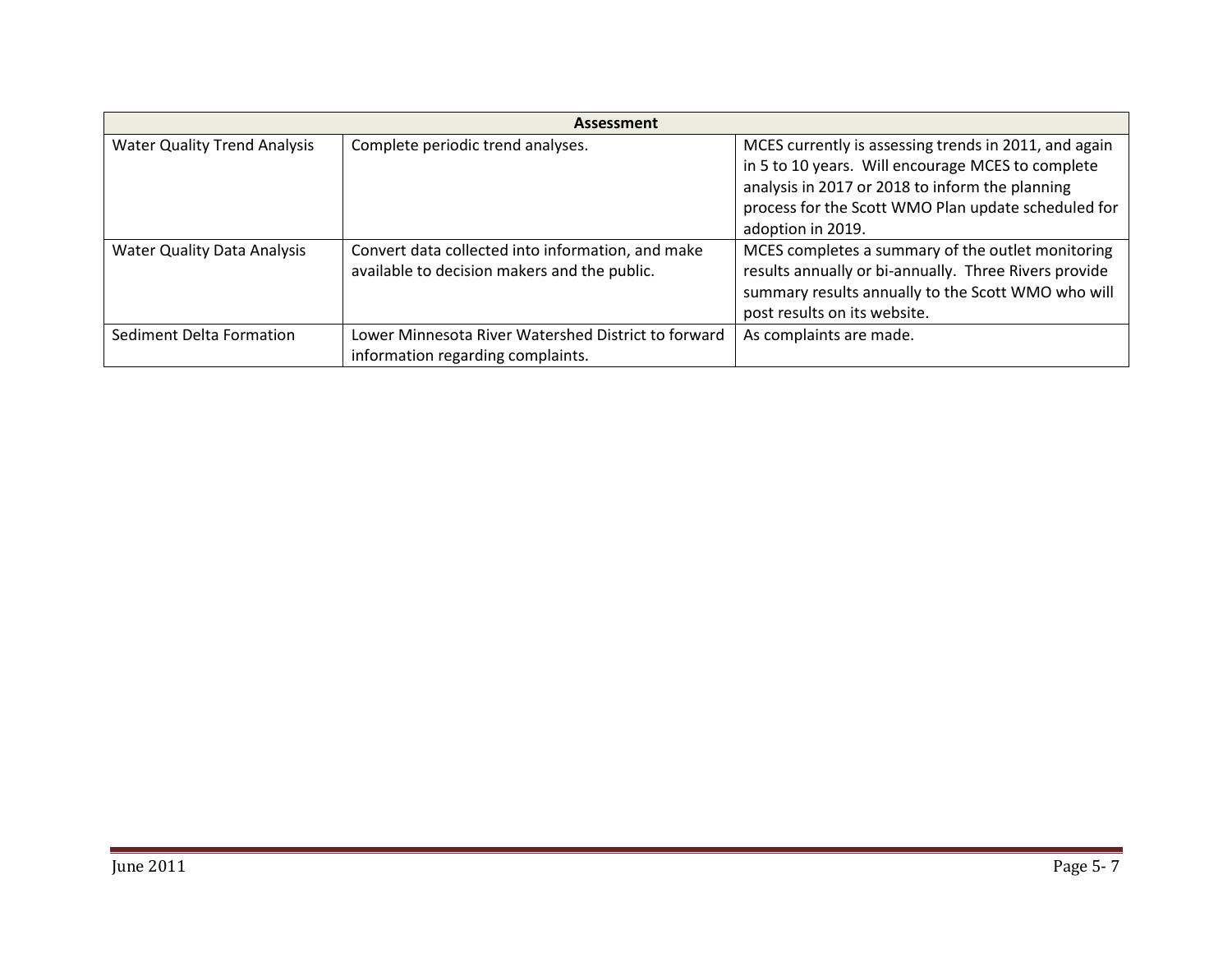| <b>Element</b>                      | <b>Targeted Effort</b>                                                                               | <b>Schedule</b>                                      |  |  |
|-------------------------------------|------------------------------------------------------------------------------------------------------|------------------------------------------------------|--|--|
|                                     | <b>Programs</b>                                                                                      |                                                      |  |  |
| <b>TACS Program</b>                 | Actively promote livestock exclusion, riparian<br>Complete a minimum of two one-year cycles actively |                                                      |  |  |
|                                     | vegetation, wetland restoration and native grasses.                                                  | promoting listed BMPs for this subwatershed          |  |  |
|                                     | Consider actively promoting additional targeted                                                      | between 2012 and 2018. The Cleary Lake TMDL is       |  |  |
|                                     | practices if the Clearly Lake TMDL shows a need.                                                     | scheduled to start in 2014.                          |  |  |
| <b>Targeted CIPs</b>                | None known at this time. Consider CIPs if the Cleary                                                 | The Cleary Lake TMDL is scheduled to start in 2014.  |  |  |
|                                     | Lake TMDL identifies any.                                                                            |                                                      |  |  |
| Education                           | Start technical assistance program targeting small                                                   | Complete concurrent with the active promotion        |  |  |
|                                     | acreage (hobby farms) land owners. Complete                                                          | cycles, and following completion of the Cleary Lake  |  |  |
|                                     | special education efforts focusing on the targeted                                                   | TMDL. Start small acreage technical assistance in    |  |  |
|                                     | BMPs. Consider special education efforts based on                                                    | 2012.                                                |  |  |
| results of the Cleary Lake TMDL.    |                                                                                                      |                                                      |  |  |
| <b>Regulation</b>                   |                                                                                                      |                                                      |  |  |
| Development Incentives              | Implement Scott County Comprehensive Land Use                                                        | On-going                                             |  |  |
|                                     | Plan as planned with Public Values Incentives for                                                    |                                                      |  |  |
|                                     | wetland restoration, Natural Area Corridors                                                          |                                                      |  |  |
|                                     | protection, and LID practices.                                                                       |                                                      |  |  |
| Spring Lake Township LID            | Implement as planned                                                                                 | On-going                                             |  |  |
| Cleary Lake TMDL                    | Consider revising standards based on results of the                                                  | The Cleary Lake TMDL is scheduled to start in 2014.  |  |  |
|                                     | TMDL.                                                                                                |                                                      |  |  |
| <b>Hobby Farm Requirements</b>      | Consider the need for a regulatory approach.                                                         | To be considered in 2018 during the process to       |  |  |
|                                     |                                                                                                      | update the Protection Plan and the Scott WMO Plan.   |  |  |
| <b>Monitoring</b>                   |                                                                                                      |                                                      |  |  |
| Lakes                               | Three Rivers Park District to continue its monitoring                                                | Annually                                             |  |  |
|                                     | efforts.                                                                                             |                                                      |  |  |
|                                     | <b>Assessment</b>                                                                                    |                                                      |  |  |
| <b>Water Quality Trend Analysis</b> | Complete periodic trend analyses.                                                                    | Analyze trends as part of completing the Cleary Lake |  |  |
|                                     |                                                                                                      | TMDL. The Cleary Lake TMDL is scheduled to start in  |  |  |

# **Table 5-3. Credit River Implementation Plan: Cleary Lake (154) Subwatershed**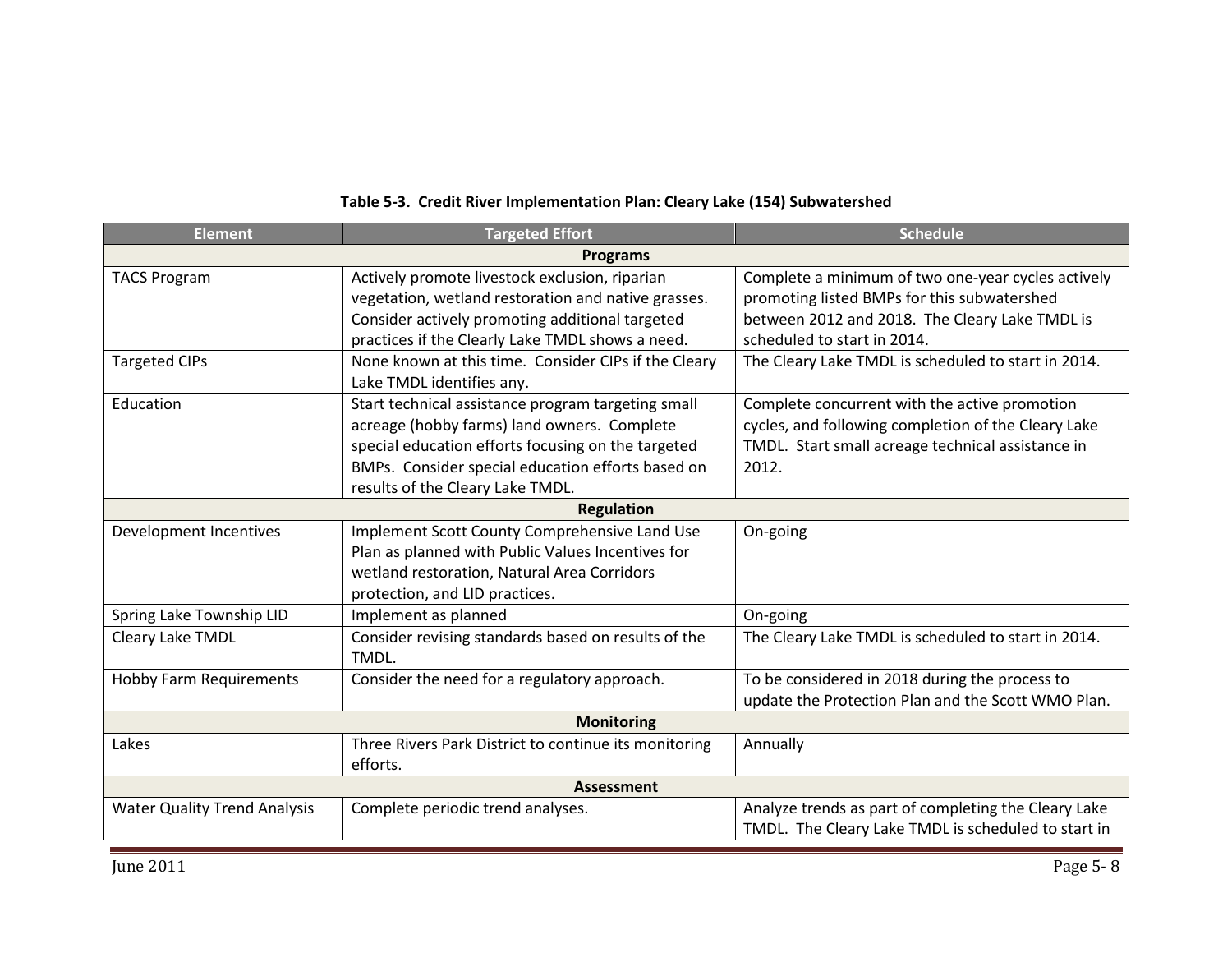|                                                                              |                                                   | 2014.                                               |
|------------------------------------------------------------------------------|---------------------------------------------------|-----------------------------------------------------|
| <b>Water Quality Data Analysis</b>                                           | Convert data collected into information, and make | Three Rivers to provide summary results annually to |
|                                                                              | available to decision makers and the public.      | the Scott WMO who will post results on its website. |
| Table 5-4. Credit River Implementation Plan: Upper Credit River Subwatershed |                                                   |                                                     |

| <b>Element</b>          | <b>Targeted Effort</b>                               | <b>Schedule</b>                                      |  |
|-------------------------|------------------------------------------------------|------------------------------------------------------|--|
|                         | <b>Programs</b>                                      |                                                      |  |
| <b>TACs Program</b>     | Actively promote livestock exclusion, riparian       | Complete a minimum of two one-year cycles actively   |  |
|                         | vegetation, wetland restoration and native grasses.  | promoting listed BMPs for this subwatershed          |  |
|                         |                                                      | between 2012 and 2018.                               |  |
| <b>Targeted CIPs</b>    | None known at this time.                             | Consider additional CIPs when identified through bi- |  |
|                         |                                                      | annual CIP update and Plan Amendments.               |  |
| Education               | Start technical assistance program targeting small   | Complete concurrent with the active promotion        |  |
|                         | acreage (hobby farms) land owners. Complete          | cycles. Start small acreage technical assistance in  |  |
|                         | special education efforts focusing on the targeted   | 2012.                                                |  |
| BMPs.                   |                                                      |                                                      |  |
|                         | <b>Projects</b>                                      |                                                      |  |
| Geomorphic Study        | Create database for tracking implementation and      | Create database in 2011. Prioritize and start        |  |
|                         | prioritize. Consider implementing high priorities as | feasibility assessments in 2012.                     |  |
|                         | targeted TACS projects or as CIPs. Pursue medium     |                                                      |  |
|                         | and lower priorities passively through the TACS      |                                                      |  |
| program.                |                                                      |                                                      |  |
|                         | <b>Regulation</b>                                    |                                                      |  |
| Development Incentives  | Implement Scott County Comprehensive Land Use        | On-going                                             |  |
|                         | Plan as planned with Public Values Incentives for    |                                                      |  |
|                         | wetland restoration, Natural Area Corridors          |                                                      |  |
|                         | protection, and LID practices.                       |                                                      |  |
| Hobby Farm Requirements | Consider the need for a regulatory approach.         | To be considered in 2018 during the process to       |  |
|                         |                                                      | update the Protection Plan and the Scott WMO Plan.   |  |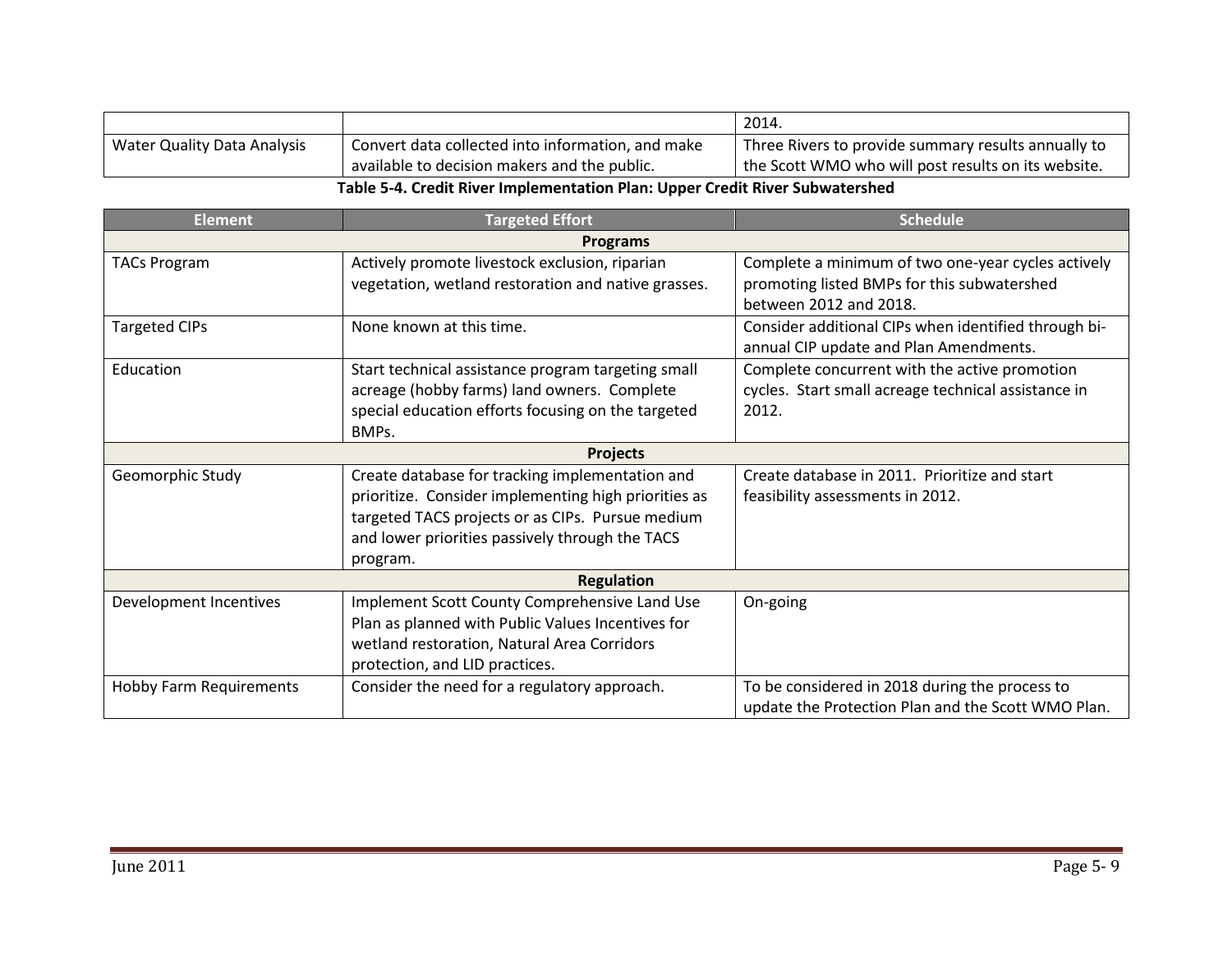| <b>Element</b>                       | <b>Targeted Effort</b>                            | <b>Schedule</b>                                    |  |  |
|--------------------------------------|---------------------------------------------------|----------------------------------------------------|--|--|
|                                      | <b>Projects</b>                                   |                                                    |  |  |
| <b>Orchard Lake Wetland Aeration</b> | Continue wetland aeration project.                | On-going                                           |  |  |
| Orchard Lake Curlyleaf               | Continue Curlyleaf Pondweed control project.      | On-going                                           |  |  |
| <b>Pondweed Control</b>              |                                                   |                                                    |  |  |
| <b>Monitoring</b>                    |                                                   |                                                    |  |  |
| Lakes                                | Continue to monitor Orchard Lake using the CAMP   | Annually                                           |  |  |
|                                      | program.                                          |                                                    |  |  |
| <b>Assessment</b>                    |                                                   |                                                    |  |  |
| <b>Water Quality Data Analysis</b>   | Convert data collected into information, and make | Lakeville/MCES to provide summary results annually |  |  |
|                                      | available to decision makers and the public.      | to the Scott WMO who will post results on its      |  |  |
|                                      |                                                   | website.                                           |  |  |

#### **Table 5-5. Credit River Implementation Plan: Orchard Lake Subwatershed**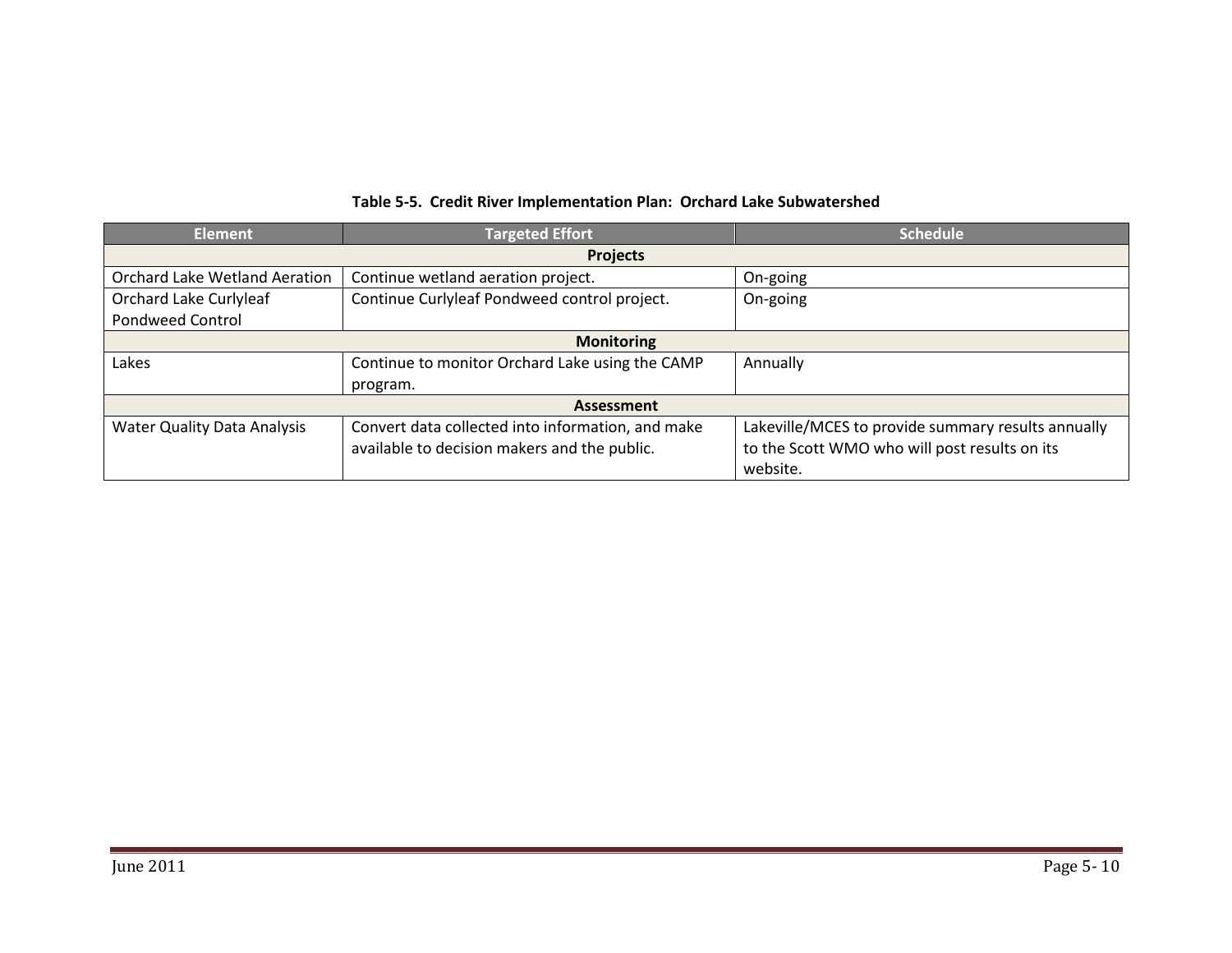| Subwatershed                 | <b>Actively Promote</b>                                                                             | <b>Passively Promote</b>                                                                | Rationale                                                                                                                                                                                                                        |
|------------------------------|-----------------------------------------------------------------------------------------------------|-----------------------------------------------------------------------------------------|----------------------------------------------------------------------------------------------------------------------------------------------------------------------------------------------------------------------------------|
| All                          | See subwatersheds                                                                                   | All practices in the<br>docket not actively<br>promoted for<br>specific<br>subwatershed | Specific practices for active promotion<br>are identified by subwatershed,<br>however, general practices in the docket<br>may still be appropriate.                                                                              |
| <b>Lower Credit</b><br>River | Rain gardens and<br>riparian vegetation<br>Management                                               | Balance of the<br>docket.                                                               | The urban environment precludes many<br>of the practices in the docket. In<br>addition, the geomorphic study found a<br>number of potential riparian vegetation<br>improvement projects along the river in<br>this subwatershed. |
| Cleary                       | Livestock<br>exclusion,<br>riparian<br>vegetation,<br>wetland<br>restoration and<br>native grasses. | Balance of the<br>docket.                                                               | The primary emphasis for the rural<br>residential portions of the watershed is<br>to improve riparian conditions and<br>promote runoff volume reductions.                                                                        |
| <b>Upper Credit River</b>    | Livestock<br>exclusion,<br>riparian<br>vegetation,<br>wetland<br>restoration and<br>native grasses. | Balance of the<br>docket.                                                               | The primary emphasis for the rural<br>residential portions of the watershed is<br>to improve riparian conditions and<br>promote runoff volume reductions.                                                                        |
| <b>Orchard Lake</b>          | None                                                                                                | None                                                                                    | Most of the Orchard Lake subwatershed<br>is not in the Scott WMO, and the<br>Orchard Lake subwatershed does not<br>appear to contribute to suspended<br>sediment issues in the river.                                            |

**Table 5-6. Technical Assistance and Cost Share Targeting by Subwatershed**

## **Adapting and Updating**

Results of implementation, monitoring data and the additional data collected will be periodically evaluated over the years. This will include trend analysis for turbidity and TSS, tracking and evaluation of individual practices, and tracking of public acceptance and participation. The Scott WMO performs an evaluation of its programs annually as part of developing its annual report. Water quality metrics tracked by the WMO are provided in Table 5-7. Additional metrics are tracked regarding wetland, and education and stewardship goals, and a specific metric regarding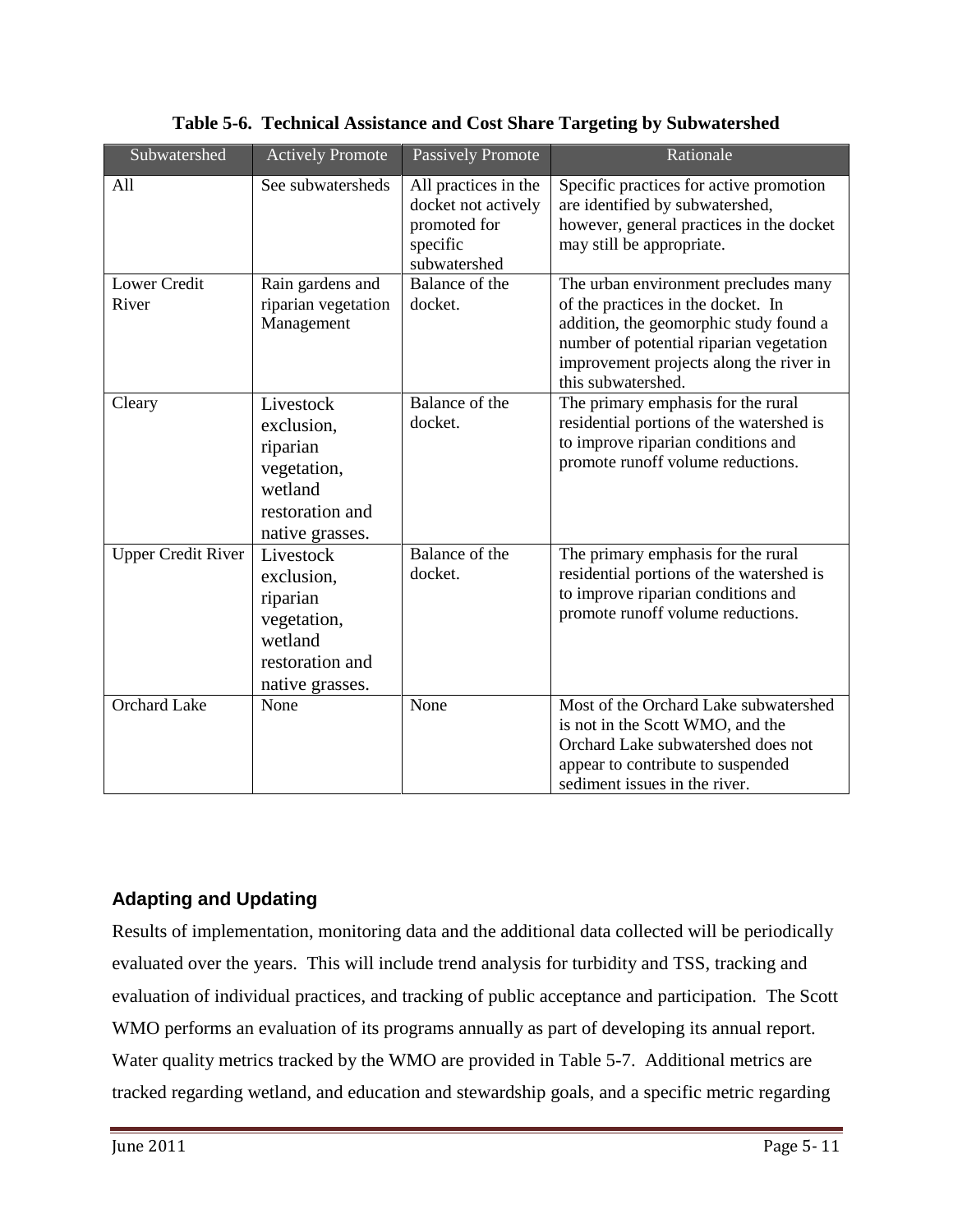implementation of this Protection Plan will be added. The Scott WMO also updates it cost share and incentive program docket annually based on previous year results. The Scott WMO consults with both its citizen based Watershed Planning Commission and its Technical Advisory Committee to help the Scott WMO learn and adapt. Partners from this project are invited to be part of the Technical Advisory Committee. Finally, the Plan includes provisions for updating once the Cleary Lake Nutrient TMDL is complete, and for incorporating and updating concurrent with the next Scott WMO Comprehensive Water Plan update scheduled for 2019.

| <b>Short Term Metrics</b>                          | <b>Long Term Metrics</b>                            |
|----------------------------------------------------|-----------------------------------------------------|
| Number and types of practices<br>$\bullet$         | • Trends in water quality parameters as             |
| approved and installed with the cost               | identified from monitoring efforts                  |
| share and incentive program                        | Achievement of target levels or ranges<br>$\bullet$ |
| Number and types of targeted projects<br>$\bullet$ | for nutrients, sediments and bacteria as            |
| completed                                          | established by state water quality                  |
| Completion of scheduled studies and                | standards, ecoregion means, or specific             |
| TMDLs                                              | goals established by TMDL studies.                  |

**Table 5-7. Scott WMO Surface Water Quality Goal Metrics**

Source: Scott WMO (2009) Comprehensive Water Resource Management Plan.

### **Funding**

Funding for the effort will be opportunistic taking advantage of grants to the extent possible. The Scott WMO, the Lower Minnesota River Watershed District and the Black Dog Watershed Management Organization all have Water Resources Management Plans that identify potential levels of funding. However, the Lower Minnesota River Watershed District and the Black Dog Watershed Management Organization plans are currently in the process of being updated and funding levels are unknown. Likewise the State Clean Water Fund long term level of funding for protection efforts is also unknown. The current Senate version for the next biennium includes some funding for protection efforts, but the legislation has not been passed at this time.